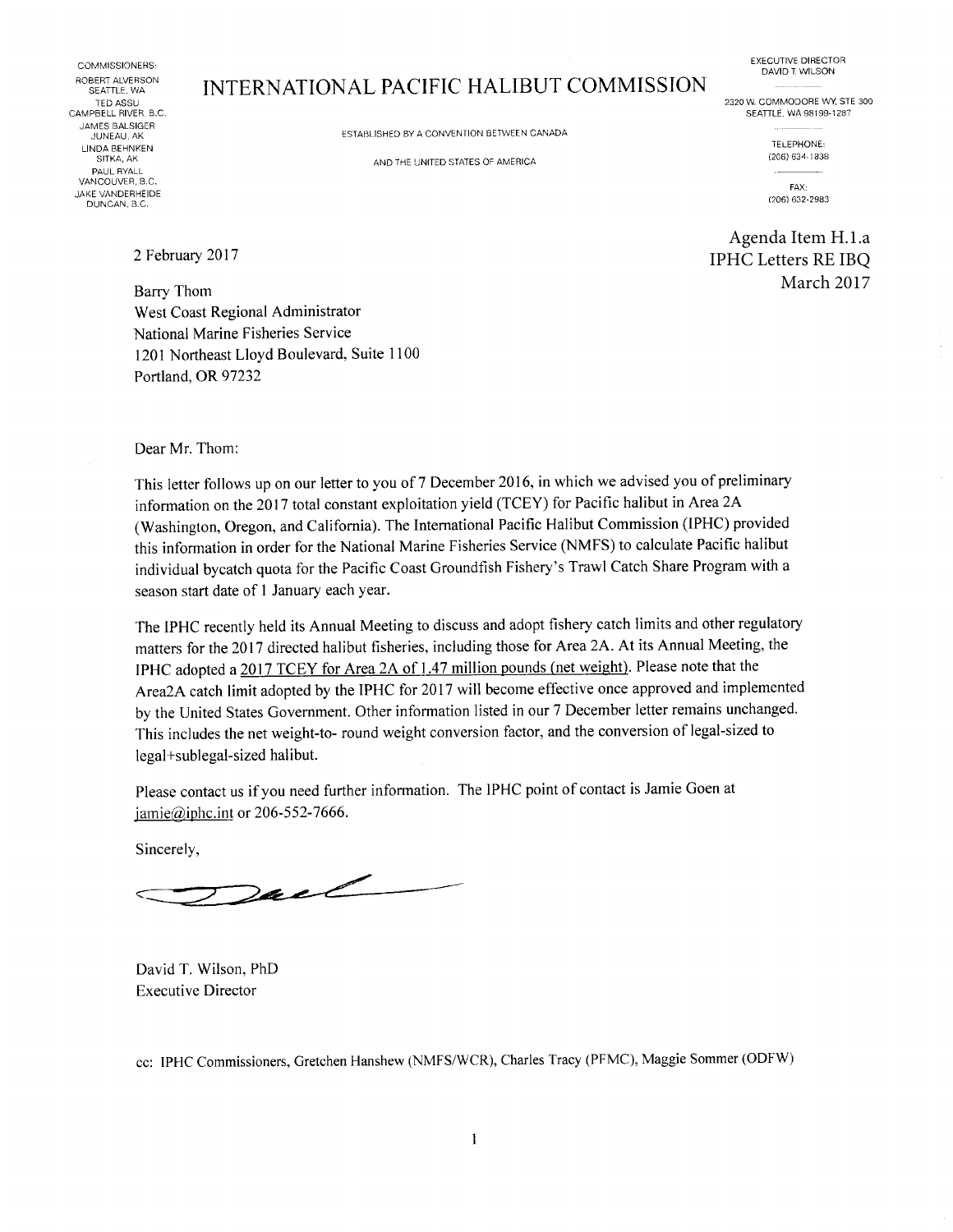COMMISSIONERS: ROBERT ALVERSON SEATTLE, WA **TED ASSU** CAMPBELL RIVER, B.C. JAMES BALSIGER JUNEAU, AK LINDA BEHNKEN<br>SITKA, AK DAVID BOYES COURTENAY, B.C. PAUL RYALL VANCOUVER, B.C.

## **INTERNATIONAL PACIFIC HALIBUT COMMISSION**

**EXECUTIVE DIRECTOR** DAVID T. WILSON 2320 W. COMMODORE WY, STE 300

ESTABLISHED BY A CONVENTION BETWEEN CANADA

AND THE UNITED STATES OF AMERICA

SEATTLE, WA 98199-1287 TELEPHONE: (206) 634-1838

> FAX: (206) 632-2983

7 December 2016

Barry Thom West Coast Regional Administrator National Marine Fisheries Service 1201 Northeast Lloyd Boulevard, Suite 1100 Portland, OR 97232

Dear Mr. Thom:

The International Pacific Halibut Commission (IPHC) recently held its 2016 Interim Meeting to discuss, in part, updates and proposals for Area 2A (Washington, Oregon, and California), including results of the recent Pacific halibut stock assessment, options for the Area 2A total constant exploitation yield (TCEY), and options for 2017 fishery catch limits.

The IPHC understands that the National Marine Fisheries Service (NMFS) needs certain information after the IPHC's Interim Meeting in order to calculate a preliminary 2017 Pacific halibut trawl bycatch mortality limit for the groundfish fishery off Washington, Oregon, California which starts 1 January each year. While the IPHC staff cannot identify the 2017 Area 2A TCEY with certainty before the Commission makes a decision at its Annual Meeting on 27 January 2017, we can provide certain preliminary information.

Based on language in the Pacific Coast Groundfish Fishery Management Plan at Section 6.3.2.3 under "Allocation of Pacific Halibut" and in the U.S. Codified Federal Regulations (CFR) for groundfish at 50 CFR part 660.55, paragraph (m), this letter provides the following information to support NMFS's calculation of the Pacific halibut trawl bycatch mortality limit:

- 1. Next year's preliminary Area 2A TCEY;
- 2. Net weight to round weight conversion factor; and
- 3. Legal-sized to legal-sized+sublegal-sized conversion factor.

#### 1. Next year's Preliminary Area 2A TCEY

If the Commission adopts the application of the Commission's current harvest policy (the Blue Line) at its Annual Meeting, the result would be a 2017 TCEY for Area 2A of 0.87 million pounds. Please note that the Commission may adopt a value that is higher than or lower than this value.

#### 2. Net weight to round weight conversion factor

The round weight to net weight conversion factor used by the IPHC is 0.75, i.e. net weight is 75% of round weight.